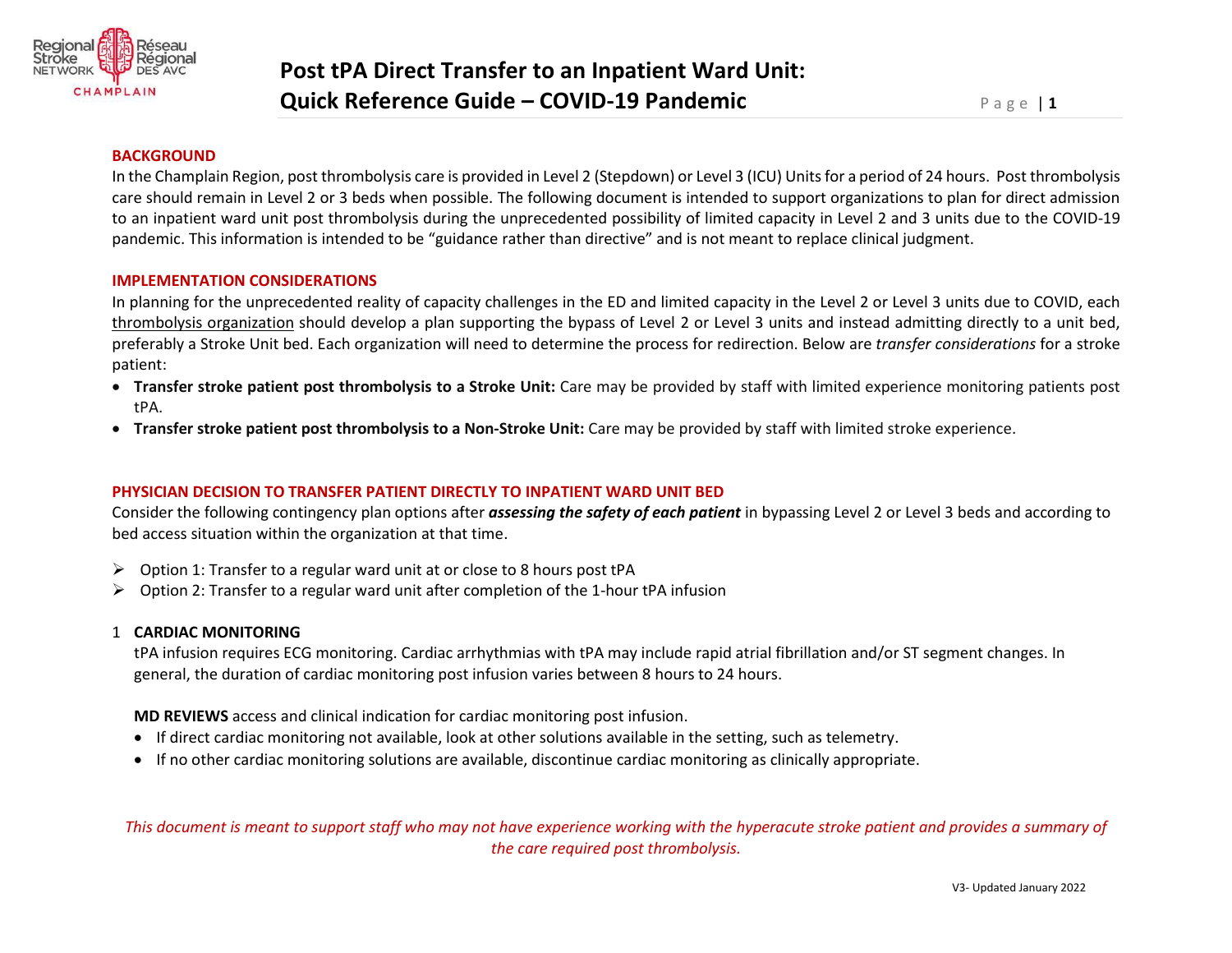

# 2 **MANAGING BLOOD PRESSURE**

Blood pressure management guidelines for patients during the first 24 hours post tPA: Maintain blood pressure <185/110 mmHg.

**MD REVIEWS** blood pressure readings and assesses if pharmacological management can be provided safely on an inpatient unit.

• If blood pressure can be managed with medications that can be provided on a regular unit, MD changes the high-risk infusions, such as Labetalol, to medications which can be provided in regular inpatient care, such as Enalaprilat.

# **POST THROMBOLYISIS MONITORING—FIRST 24 HOURS**

Once the physician has placed the order to transfer the patient directly to a ward unit, teams should endeavor to adhere to post thrombolysis order sets as much as possible to ensure the appropriate level of care.

When possible:

- Assign stroke nurses with stroke expertise to the inpatient area where stroke patients are admitted.
- Have a practitioner with stroke expertise available to support.

# **Initiate Order Set**

The following is an example of a post tPA order set taken from The Ottawa Hospital, Champlain Regional Stroke Centre: [Admission for Acute Ischemic Stroke Post Alteplase](https://www.crsn.ca/images/2020/Private/SPO_CP_35_Post_Nov_2016.pdf)

## **MONITOR FOR SIGNS OF NEUROLOGICAL DETERIORATION**

Monitor for signs and symptoms of neurological deterioration, such as: new or worsening **headache, vomiting, increasing blood pressure, respiratory changes, and depressed level of consciousness** (HSFO, Faaast FAQS, 2007), as well as other signs of worsening neurological condition:

- Restlessness
- Combativeness
- Confusion
- Lethargy / gradual loss of consciousness
- Pupillary changes, sluggish response
- Seizure

## **New or worsening**:

- Weakness of face, arm, or leg
- Problem with coordination
- Problem with vision
- Balance / unsteadiness
- Difficulty speaking or trouble understanding speech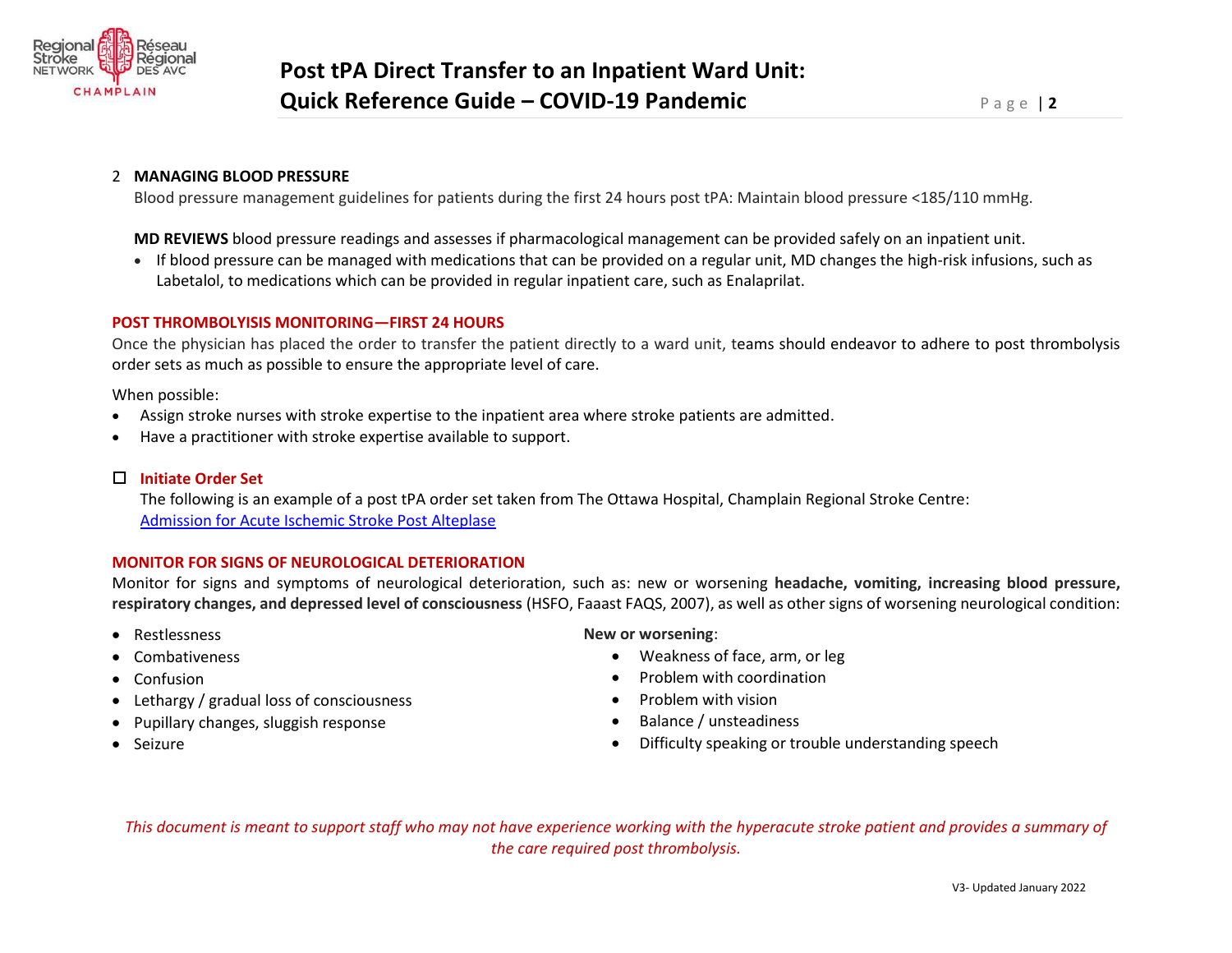

Subtle neurological changes, such as changes in pupil shape, reactivity and size may indicate rising intracranial pressure:

- Record the size of the pupils in mm using a pupil scale prior to the application of the light stimulus.
- Indicate the reaction of pupils: **+** = Brisk Reaction **S** = Sluggish **‒** = No Reaction

It is **critical** to report a change in either pupil size, shape, or reactivity, or change in eye movements which can result in double vision.

### **PERFORM A NEUROLOGICAL ASSESSMENT**

Neurological assessment using an acute neurological scale should be performed frequently post tPA. Perform **GCS** with **Neuro Vital Signs** according to the Post Alteplase Order Set. If members of the care team are trained in performing the **NIHSS**, complete according to order set. **There is no expectation for health care professionals to complete NIHSS if not trained**. Speak to the most responsible physician if NIHSS is ordered and there is no staff trained to perform.

## **GLASGOW COMA SCALE (GCS)**

The GCS is a neurological scale that aims to give a reliable and objective way of recording the state of a person's consciousness. Directions on how to complete the GCS can be found [here](https://strokengine.ca/en/assessments/glasgow-coma-scale-gcs/)

### **NIHSS**

The NIHSS is a 15-item impairment scale intended to evaluate neurologic outcomes and degree of recovery for patients with stroke. The scale assesses the level of consciousness, extraocular movements, visual fields, facial muscle function, extremity strength, sensory function, coordination (ataxia), language (aphasia), speech (dysarthria), and hemi-inattention (neglect). **It is important to note that one must be both trained and certified to administer the NIHSS.** 

Information on training program and certification can be found [here](https://www.corhealthontario.ca/resources-for-healthcare-planners-&-providers/stroke-general/professional-education-inventory/Acute-Neurological-Assessment)

## **MONITOR VITAL SIGNS**

Frequency of vital signs: q15 minutes for the first hour post tPA, then q30 minutes x 6 hours, then q1h x 17 hours

- Blood Pressure: Target blood pressure <185/85 mmHg; notify a physician if blood pressure above target and administer anti-hypertensives as ordered to maintain blood pressure target.
- Heart Rate: Report any new atrial fibrillation, as well as a heart rate above or below normal parameters.
- Temperature: Monitor body temperature q4h; if elevated  $\geq 37.5^{\circ}$  Celsius, use treatments to reduce fever, consider underlying infection.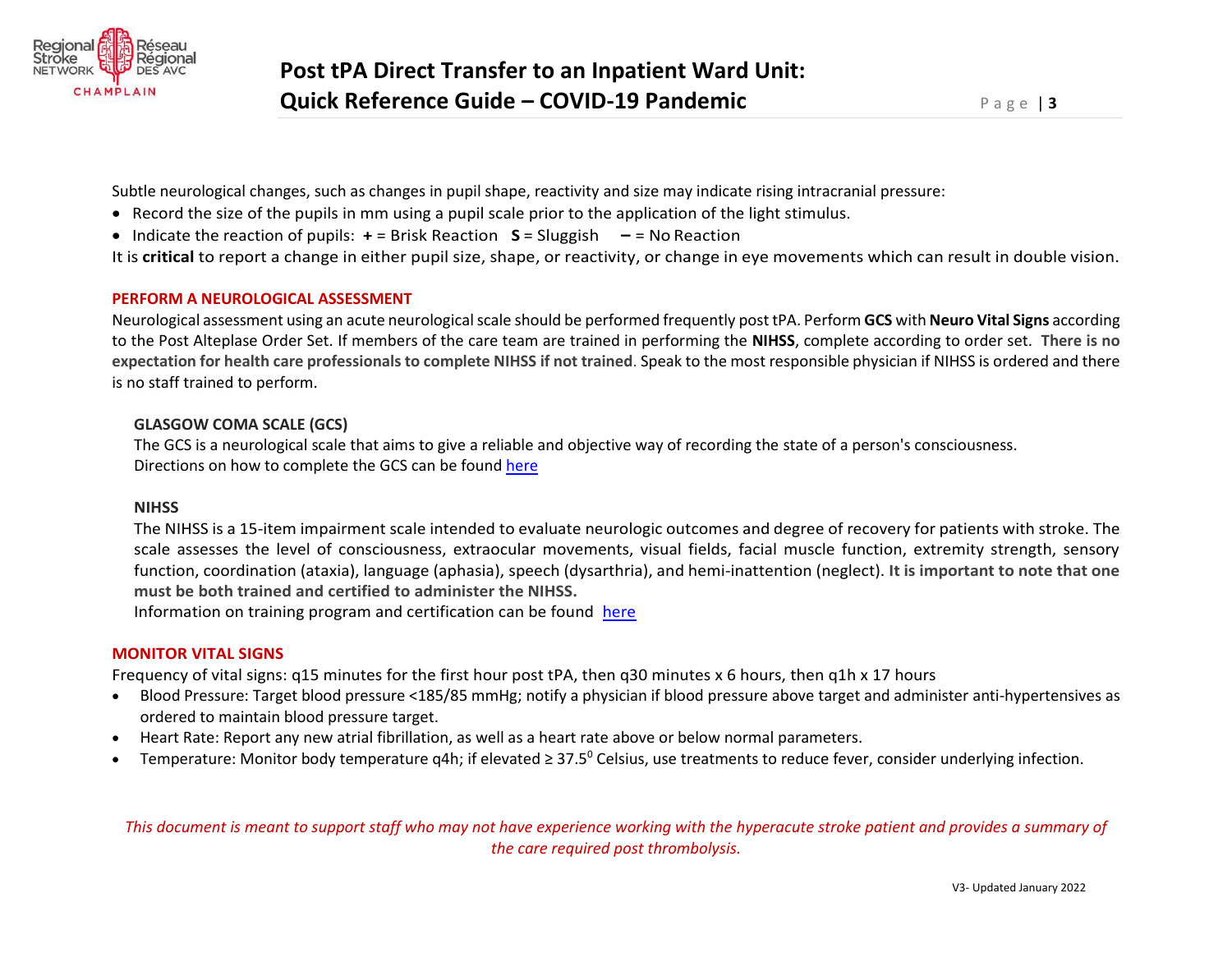

## **MONITOR BLOOD GLUCOSE**

Monitor blood glucose levels as ordered. Notify physician if blood glucose ≥10.

### **MONITOR FOR SIGNS OF BLEEDING**

Monitor puncture sites and secretions for bleeding. Notify physician if present. If bleeding occurs in compressible area, it may require extended pressure to the area. If significant bleeding occurs, the patient may require blood products.

Avoid central line, indwelling catheter insertion, NG tube insertion, and IM injections for 24 hours.

Perform venepuncture carefully; usually can be performed after 6 hours post tPA.

No anticoagulants, no antiplatelets, no thromboembolic prophylaxis for 24 hours. All patients require a CT Head 24 hours post tPA, before starting anticoagulants or antiplatelet agents.

### **MONITOR FOR SIGNS OF ANGIOEDEMA**

Angioedema has been observed during and up to several hours after tPA infusion. In many cases, patients received concomitant angiotensinconverting enzyme inhibitors. Monitor patients for angioedema during and for several hours after tPA infusion. Observe for swelling of the face, lips, tongue, and back of the throat. The swelling is seen on the surface of the skin and mucous membranes and appears puffy. If signs of angioedema occur, notify the physician and institute appropriate therapy as per order set: intravenous antihistamines, intravenous corticosteroids. Swelling may present to one side and then progress bilaterally. Angioedema can potentially cause airway obstruction and may require intubation.

#### **MONITOR ABILITY TO SWALLOW SAFELY**

All stroke patients are NPO (no oral medication, nutrition or hydration) until Swallowing Screen is completed—to be completed within 24 hours. Complete a swallowing screen**—**[Barnes](https://www.crsn.ca/images/2020/Private/ASP_27_Mar_2017_002.pdf) or the validated tool used in your organization. Register [here](https://crsn.ca/en/education-training/lms-emodules) to access an e-module on how to complete the BARNES or Standardized Swallowing Screen.

#### **ACTIVITY**

Follow your organization's recommendation with regards to mobility in the first 24 hours following tPA. In some organizations, the patient may be assisted for short episodes of mobilization with direct supervision, whereas in other organizations, strict bed rest for 24 hours is maintained. Ensure comprehensive fall risk prevention strategies are in place.